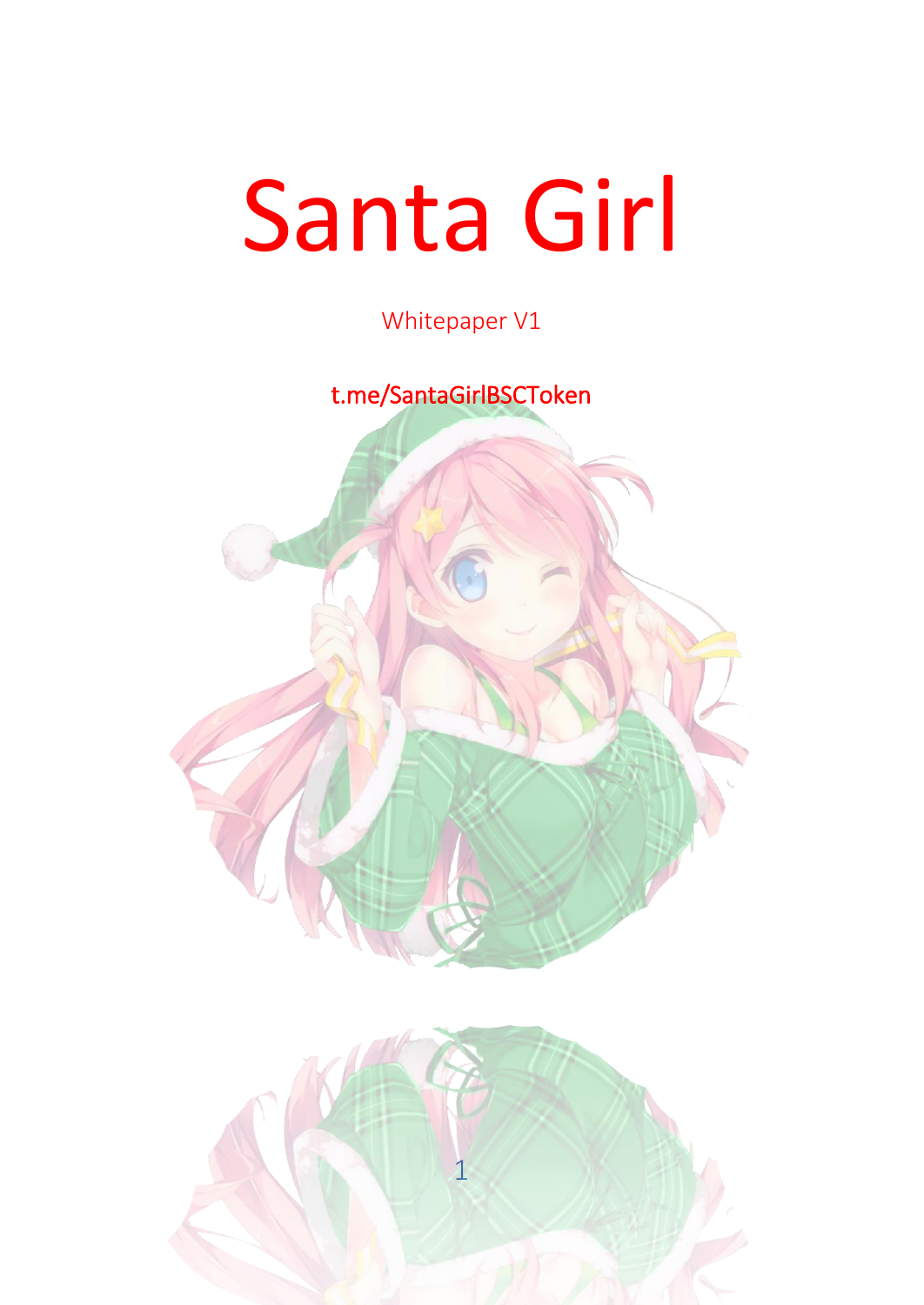## Introduction

Santa Girl was stealth launched on November the 13th 2021 on the Binance smart chain (BEP-20). Santa Girl quickly built a strong online community to support the future of Santa Girl. With the dedicated devs and our community, we can make this the future of all Christmas-related tokens.

Santa Girl project got inspiration from the successful Santa Coin which shattered the glass ceiling with an amazing 80x within a very short period, Santa Girl being a generous cheerful giver have decided to follow a proven code that will no doubt bring smiles into the face of those who hold on to it.



2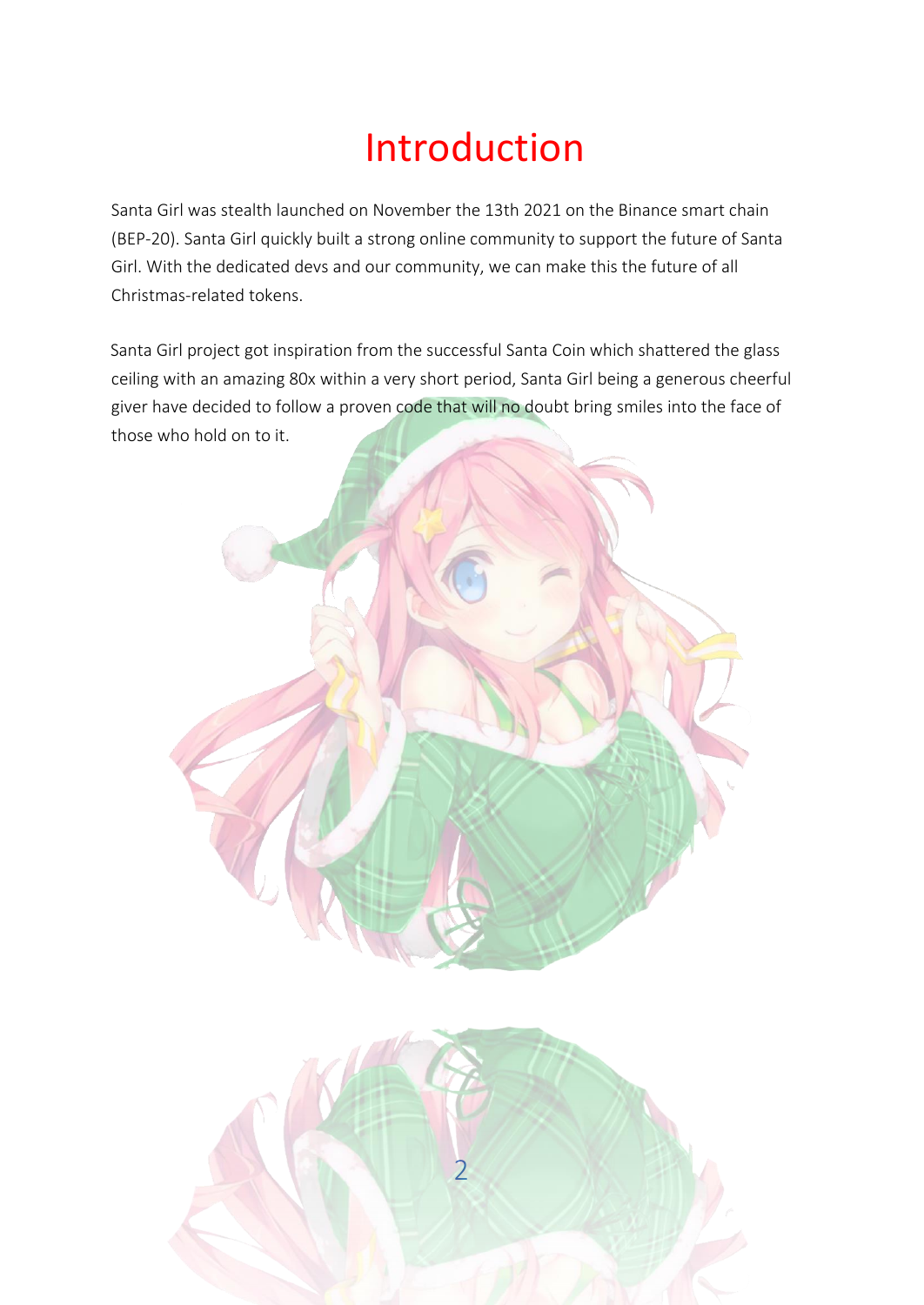#### **Tokenomics**

Every Time you buy Santa Girl (SGIRL), you pay 15% tax through pancake swap. The 15% tax helps pay a ton of features on our token and keeps everyone holding for the long term.

#### Marketing

5% of every transaction is sent to the marketing wallet to feed the best Christmas. Token ever to reward our community and expand our exposure. We preferred 5% in marketing because it gives much more marketing opportunity compared to other tokens that generally have lower marketing tax.

#### Liquidity Pool

5% of every transaction is converted into liquidity for Pancake Swap. Pancake swap fixes the low liquidity problems and keeps prices more stable. A liquidity pool always contains a pair of tokens, which you can trade. Our contract sends 5% from every buy/sell transaction as Santa Girl and \$BNB into a liquidity pool.

#### Reflections

Earn automatic Santa Girl Tokens by holding your Santa Girl. You will receive the rewards automatically in your wallet. 5% of every buy and sell transaction is automatically redistributed to all token holders. This effectively means that the native reflection of Santa Girl works in parallel with Stable Yield, generating a Compound Reflection effect and exponentially increasing your holdings over time to reward the holders.

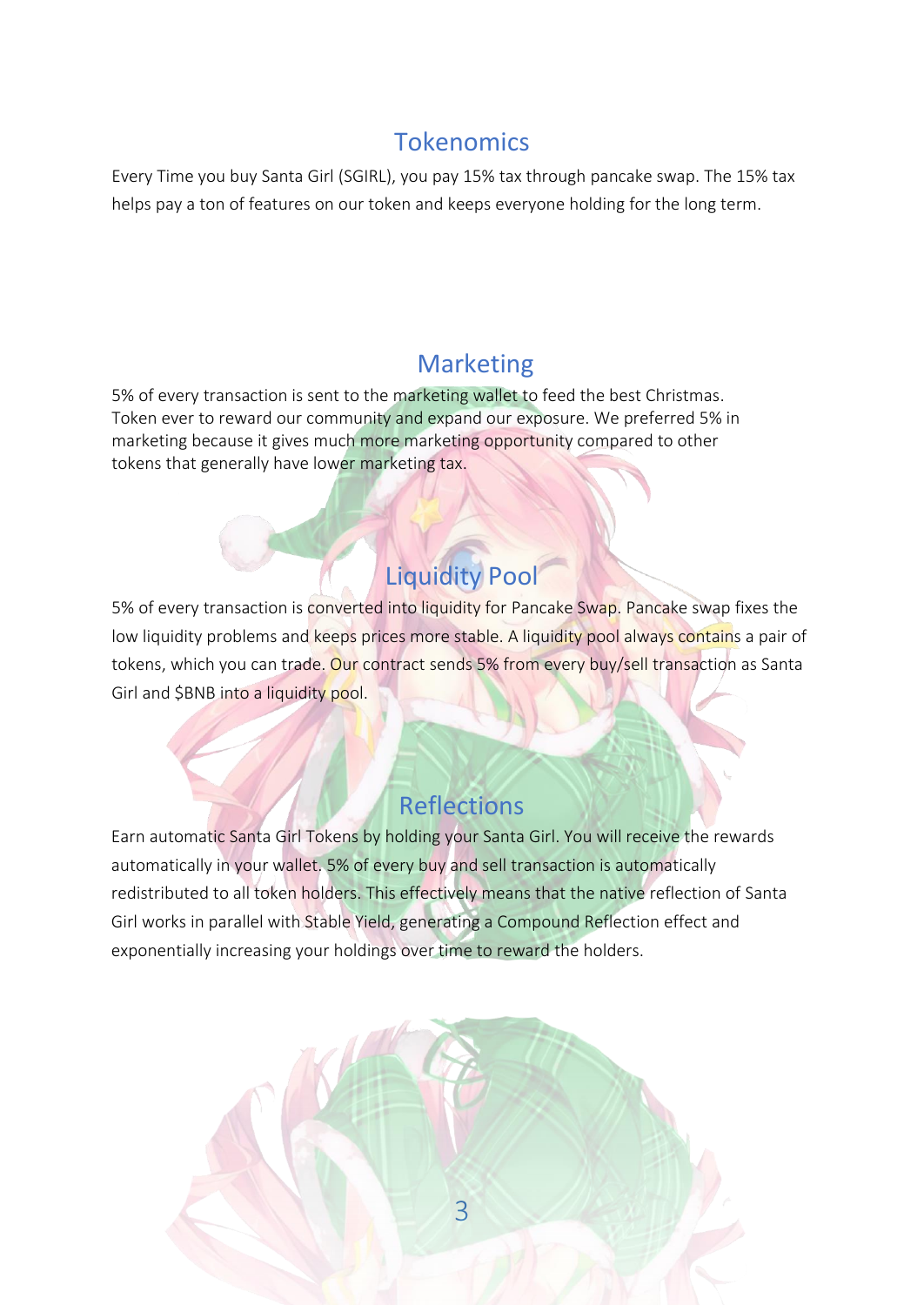# Roadmap

#### Stage 1

- ❖Launch
- ❖Liquidity Locked
- ❖Renounce Ownership
- ❖First Promo

## Stage 2

- ❖Launch Website V1
- ❖Coingecko Listing
- ❖Aggressive Marketing
- ❖Whitepaper V1

## Stage 3

- ❖CMC Listing
- ❖Cretik Auidit

## Stage 4

❖Dapp Launch ❖Season 1 NFT Launch ❖NFT Marketplace ❖Staking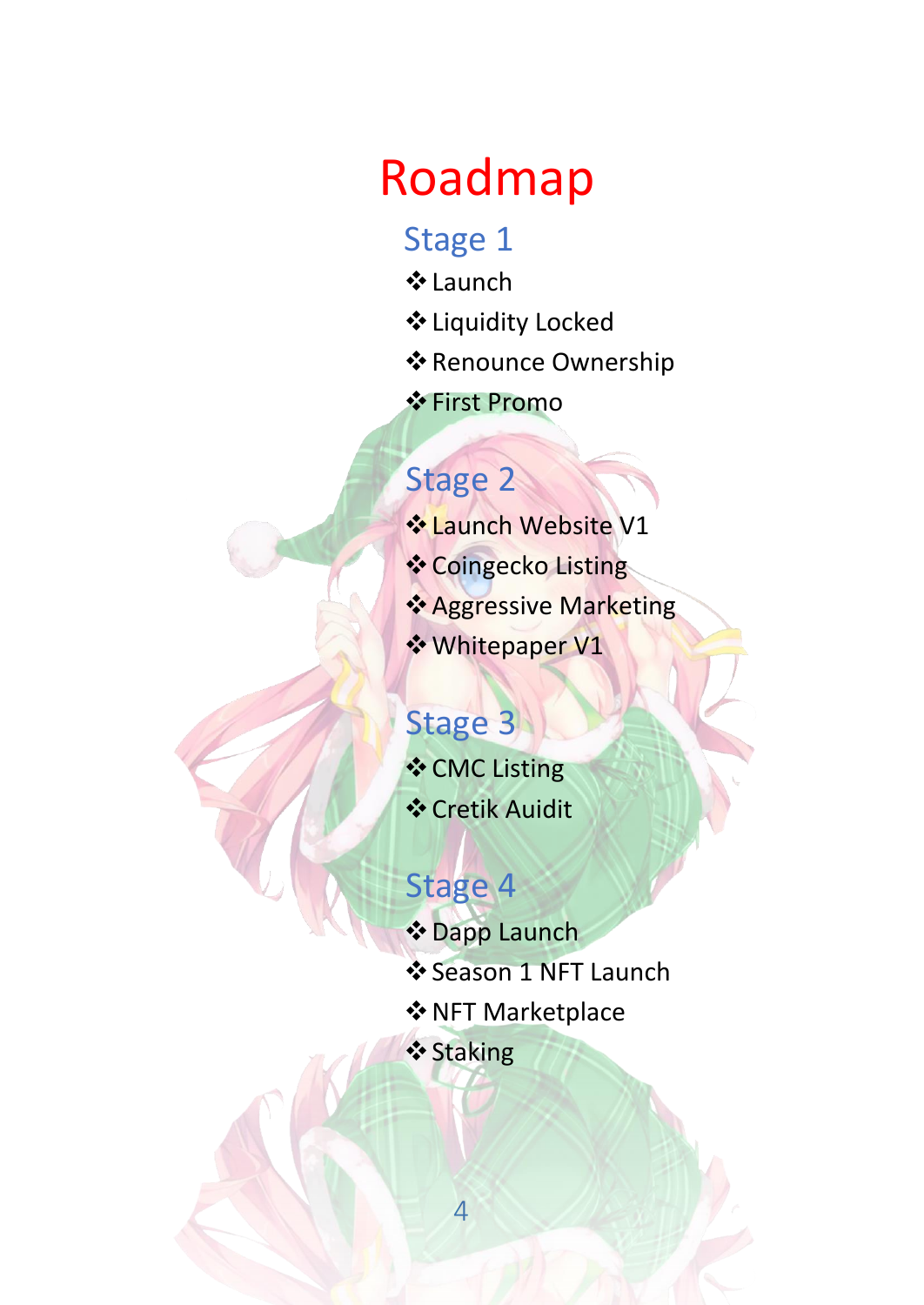#### Stage 5

❖TBD

# Our Goal

Our aim is to mature more than a Christmas meme token and get utility into the token by launching a Dapp (Decentralized App) with staking, lotteries, NFT's marketplace, and more in the future.

5